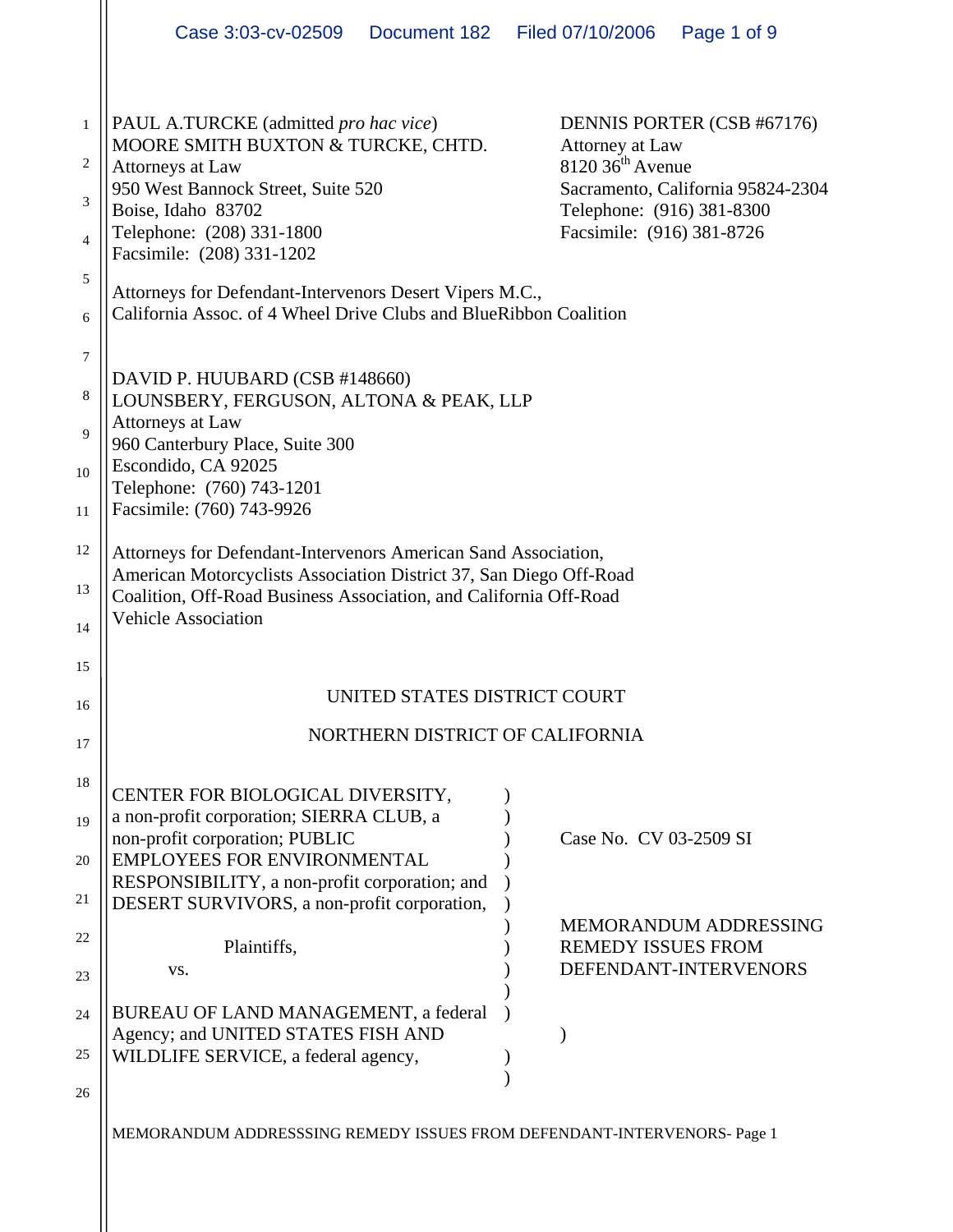|                | Defendant,                                                           |                     |
|----------------|----------------------------------------------------------------------|---------------------|
| $\overline{2}$ | and                                                                  | No Hearing Date Set |
| 3              | DESERT VIPERS MOTORCYCLE CLUB;<br>CALIFORNIA ASSOC. OF 4 WHEEL DRIVE |                     |
| 4              | CLUBS; and THE BLUERIBBON COALITION,                                 |                     |
| 5              | and                                                                  |                     |
| 6              | AMERICAN SAND ASSOCIATION, et al.                                    |                     |
| 7              | Defendant-Intervenors.                                               |                     |

#### **I. INTRODUCTION**

This matter is now entering the remedy phase, following the Court's order dated March 13, 2006 (Doc. No. 174) resolving cross-motions for summary judgment. Defendant-Intervenors – Desert Vipers Motorcycle Club, California Association of 4 Wheel Drive Clubs, the Blueribbon Coalition, the American Sand Association, American Motorcyclists Association District 37, Off-Road Business Association, San Diego Off-Road Coalition, and California Off-Road Vehicle Association (collectively, " Defendant-Intervenors") – hereby submit the following brief in support of their proposed remedy. Said remedy is (1) faithful to the Court's order; (2) directs the federal defendants to make the required revisions to the challenged documents in an efficient manner, pursuant to a reasonable schedule; and (3) provides an adequate margin of safety to the Peirson's milkvetch and the Mojave desert tortoise.

#### **II. ARGUMENT**

## **A. The Court's Authority to Fashion a Remedy**

The Court retains broad discretion in formulating an appropriate remedy here, for "a federal judge sitting as chancellor is not mechanically obligated to grant an injunction for every

26

8

9

10

11

12

13

14

15

16

17

18

19

20

21

22

23

24

25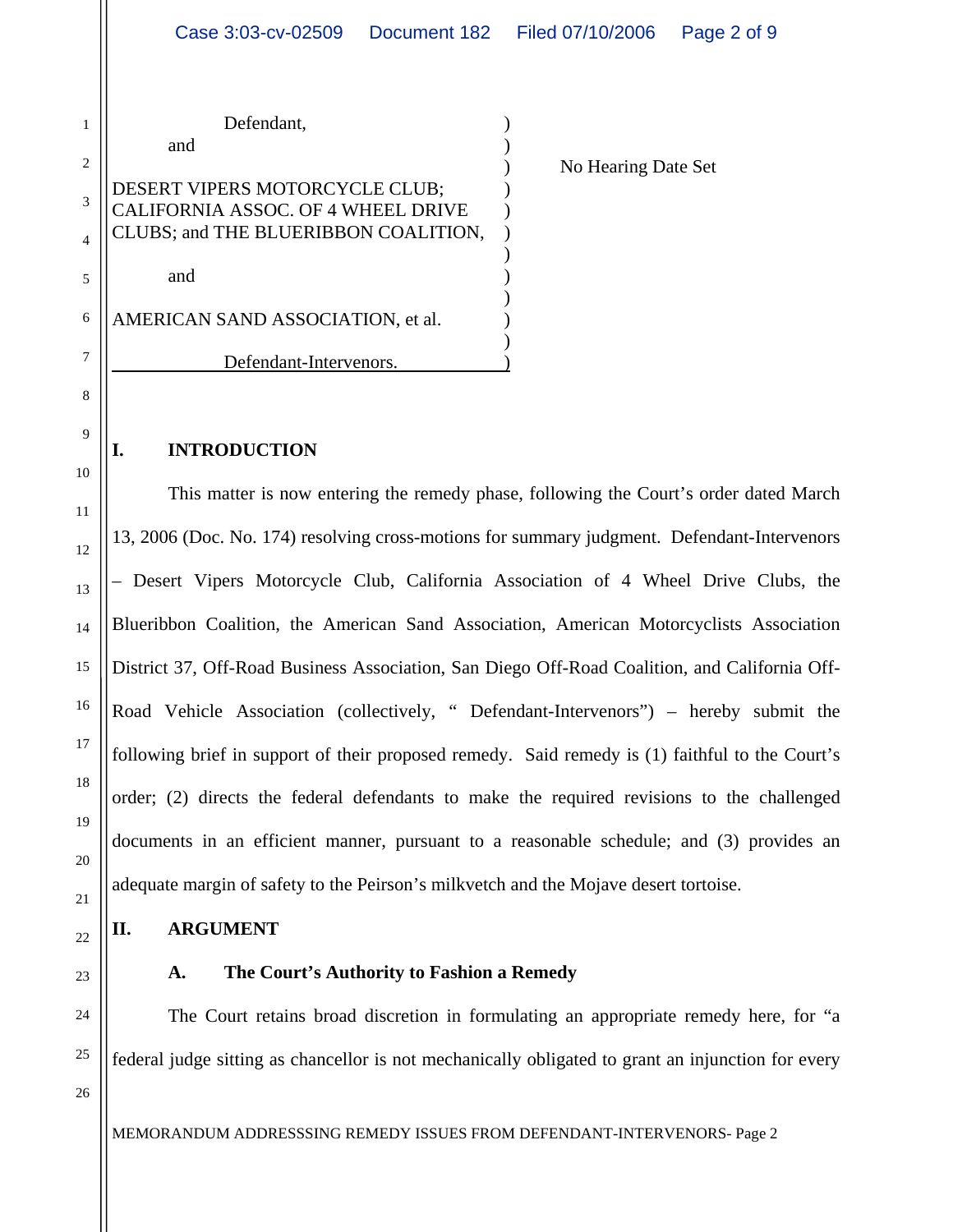1 2 3 4 5 6 7 8 9 10 11 12 13 14 15 16 17 18 19 20 21 22 23 24 25 26 violation of law." *Weinberger v. Romero-Barcelo*, 456 U.S. 305, 313 (1982). Instead, the bases for injunctive relief remain "irreparable injury and inadequacy of legal remedies," and "[i]n each case, a court must balance the competing claims of injury and must consider the effect on each party of the granting or withholding of the requested relief." *Amoco Production Co. v. Village of Gambell*, 480 U.S. 531, 542 (1987). These principles are modified in an ESA case, because: Congress removed from the courts their traditional equitable discretion in injunction proceedings of balancing the parties' competing interests. The "language, history, and structure" of the ESA demonstrates Congress' determination that the balance of hardships and the public interest tips heavily in favor of protected species. *National Wildlife Federation v. Burlington Northern Railroad, 23 F.3d 1508, 1511 (9<sup>th</sup> Cir.)* 1994) (citations omitted). However, even in an ESA case, injunctive relief requires some showing of irreparable injury: [T]hese cases do not stand for the proposition that courts no longer must look at the likelihood of future harm before deciding whether to grant an injunction under the ESA. Federal courts are not obligated to grant an injunction for every violation of law. The plaintiff must make a showing that a violation of the ESA is at least likely in the future. *Id.* (citations omitted). Thus, a district court correctly denied a motion for preliminary injunction alleging impacts to Montana Grizzly Bear populations where there was a: lack of a showing of future harm to the bears…[and] the attempted showing of future harm was wholly insufficient to support injunctive relief, even in light of the fact that the "balance of hardships and the public interest should tip heavily in favor of endangered species." *Id.* (quoting *Sierra Club v. Marsh*, 816 F.2d 1376, 1383 (9<sup>th</sup> Cir. 1987)). While the ESA thus limits the full range of the Court's equitable discretion, movants must still establish irreparable injury. This is true even though the balance of hardships is "sharply tipped" in favor of the species in question. The Court should therefore blend the elements of the ESA jurisprudence,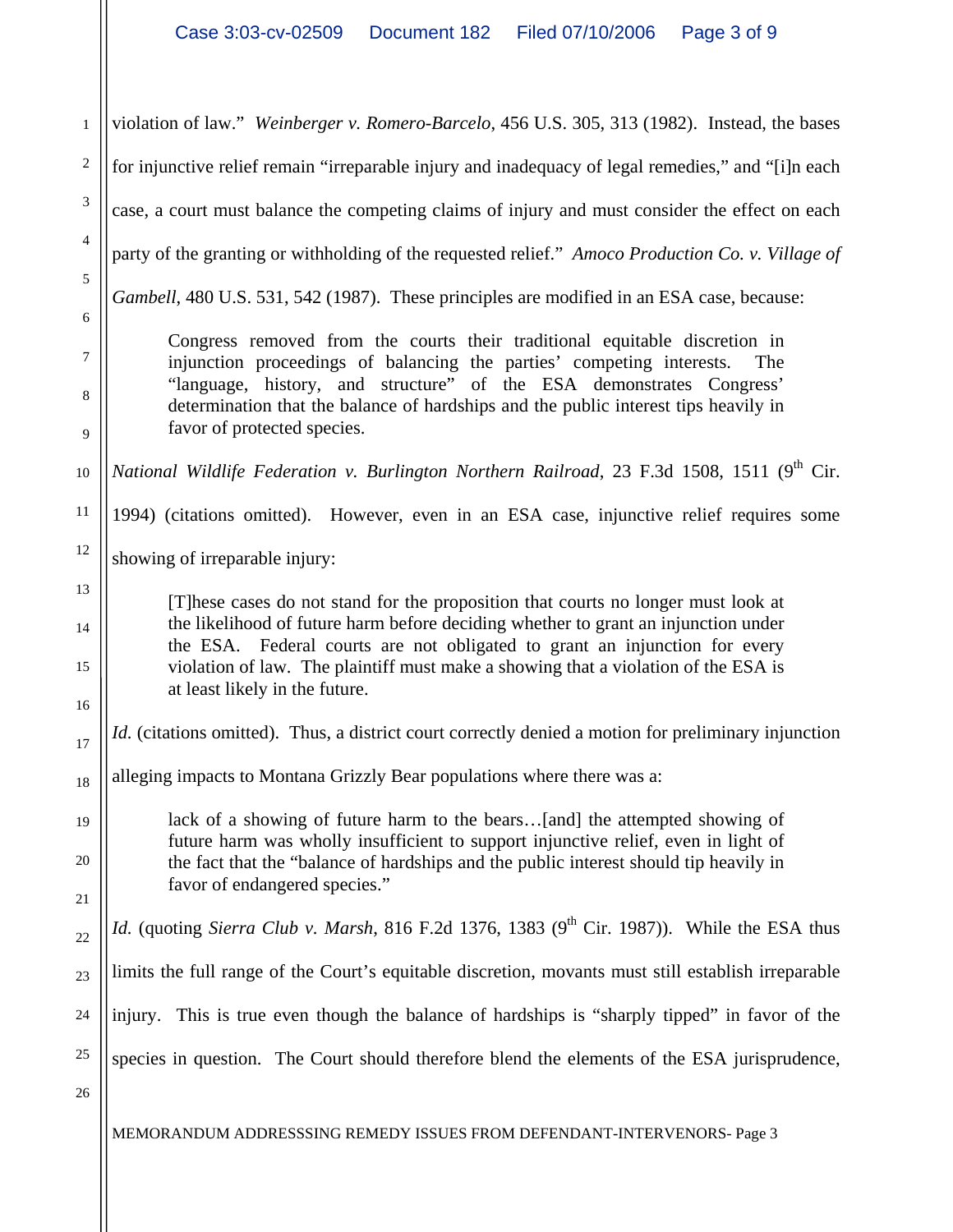which contemplates a "sharply tipping" balance on some factors, while still applying each element of the "traditional" balancing test in determining whether to issue an injunction and in formulating the specific elements of any justified relief. Included in such a test is whether a party seeking an injunction has made a sufficient showing of irreparable injury, a balancing of the hardships to the parties, and consideration of the public interest in granting or withholding injunctive relief.

Where claims outside the ESA are involved, a court retains broad discretion in determining whether to impose injunctive relief and the form of any such relief. The Second Circuit Court of Appeals has concluded:

Although the procedural requirements of NEPA must be followed scrupulously and cost or delay will not alone justify noncompliance with the Act, where the equities require, it remains within the sound discretion of a district court to decline an injunction, even where deviations from prescribed NEPA procedures have occurred.

*Conservation Society of Southern Vermont v. Secretary of Transportation*, 508 F.2d 927, 933- 934 (2d Cir. 1974), *vac. on other grounds*, 423 U.S. 809 (1975). It is notable to distinguish decisions involving a discrete project, such as construction of a dam or approval of a timber sale, from those involving ongoing activities, as is the case here.

In the first situation, courts regularly "set aside" the decision at issue and enjoin further work on the project. 5 U.S.C. § 706(2) (APA review standard authorizing reviewing court to declare unlawful and set aside illegal agency action); See, e.g., *Idaho Sporting Congress v. Thomas*, 137 F.3d 1146, 1154 (9<sup>th</sup> Cir. 1998) (enjoining further implementation of timber sale); *Thomas v. Peterson*, 753 F.2d 754, 764 ( $9<sup>th</sup>$  Cir. 1985) (suggesting an injunction preventing implementation of the decision(s) at issue is "the appropriate remedy for a violation of NEPA's

1

2

3

4

5

6

7

8

9

10

11

12

13

14

15

16

17

18

19

20

21

22

23

24

25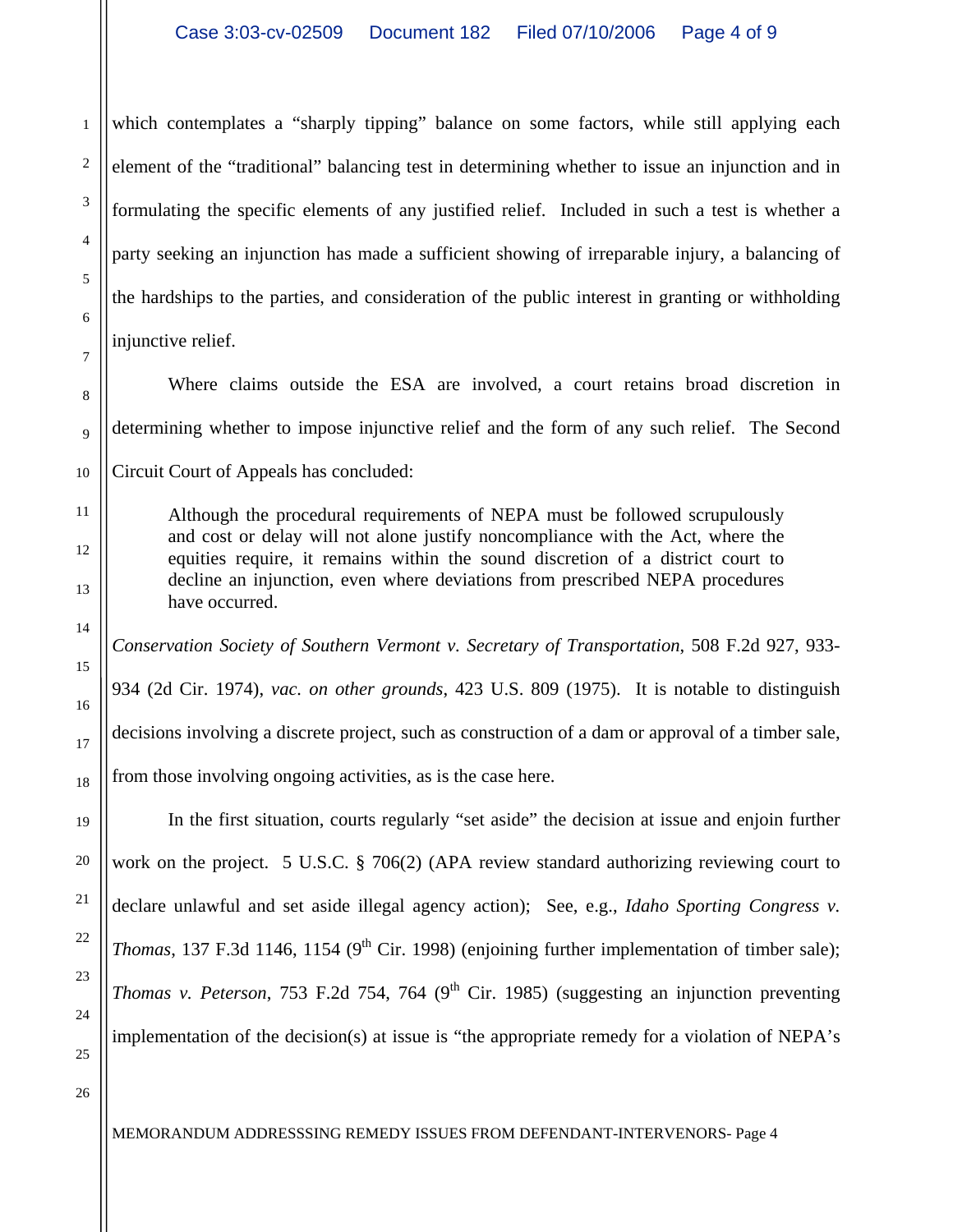procedural requirements."); *Bob Marshall Alliance v. Hodel*, 852 F.2d 1223, 1230 (9<sup>th</sup> Cir. 1988).

In the second situation, however, courts are often unwilling to immediately "set aside" the decisions at issue, which often contain improvements to the pre-decisional status quo. For example, in *High Sierra Hikers Ass'n v. Powell*, 2001 WL 1382176 (N.D.Cal. 2001), *aff'd*, 390 F.3d 630 ( $9<sup>th</sup>$  Cir. 2004), the court found the NEPA compliance lacking for commercial horse packing operations, but declined to enjoin "all packer operations, even though technically the pack stations…have no valid authorization to operate in the wilderness areas until compliance with NEPA is achieved." *Id.* at \*6. Rather, the court opted for "a combination and refinement of remedies" designed "to mitigate the impact on the environment pending compliance with NEPA." *Id.* Courts are not obligated to "set aside" the results of invalidated NEPA decisions, but conduct an equitable balancing to determine an appropriate remedy.

In crafting any form of relief addressing future procedures or agency actions, a reviewing court must be particularly cautious to maintain appropriate distance between functions of the executive branch and the judiciary. See, generally, *Motor Vehicle Mfrs. Ass'n v. State Farm Mutual Automobile Ins. Co.*, 463 U.S. 29, 43 (1983) (explaining APA review standard of agency action "is narrow and a court is not to substitute its judgment for that of the agency"); *Sierra Club v. U.S. Army Corps of Engineers*, 701 F.2d 1011, 1029 (2d Cir. 1983) (under NEPA "[t]he only role for a court is to insure that the agency has taken a 'hard look' at environmental consequences; it cannot 'interject itself within the area of discretion of the executive as to the choice of the action to be taken.' " (quoting *Kleppe v. Sierra Club*, 427 U.S. 390, 410 n. 21  $(1976)$ .

## **B. Defendants-Intervenors' Proposed Remedy**

MEMORANDUM ADDRESSSING REMEDY ISSUES FROM DEFENDANT-INTERVENORS- Page 5

1

2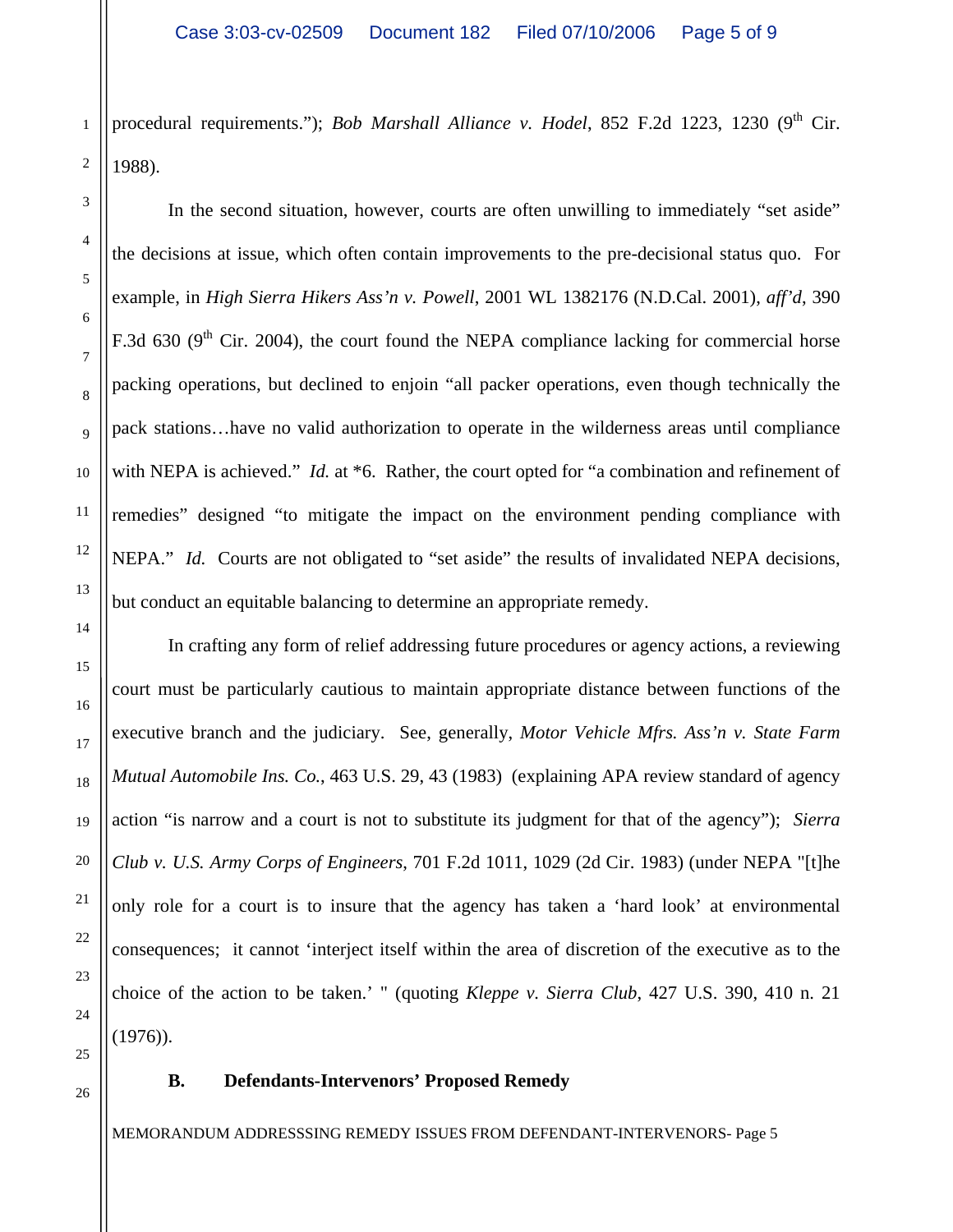As noted above, the proper balance of any relief in this case may require additional briefing or analysis by the Court following resolution of the cross-motions for summary judgment. The Court is not mechanically obligated to impose any particular remedy here. Given the unique history of this case, coupled with the complex technical and scientific issues underlying this controversy, the Court should simply set aside the decision(s) addressed by its March  $13<sup>th</sup>$  decision, while leaving the on-the-ground "status quo" in place pending remand. The status quo would include the "interim" closures that have governed visitor conduct at the Imperial Sand Dunes for more than five (5) years.

One should keep in mind that the "interim" closures adopted by Consent Decree in 2001 were developed expressly to provide an adequate degree of safety for sensitive resources while BLM and FWS completed their ESA Section 7 consultations and prepared the requisite documents (Recreation Area Management Plan, Environmental Impact Statement, Critical Habitat Designation, and Biological Opinion). While Defendant-Intervenors believe that the interim closures were and remain too extensive, there is no question that the closures have, for the past five years, successfully protected the Peirson's milkvetch (PMV) and the desert tortoise from irreparable harm in the Dunes. For example, evidence presented to the Court during the merit phase of this litigation shows that the PMV continues to inhabit both the open and closed areas of the dunes in large numbers and is rarely struck by off-highway vehicles.

1

2

3

4

5

Given that the interim closures implemented in November 2000 have served adequately to safeguard the PMV and the desert tortoise, there is no reason to change them – one way or the other – until the challenged actions come back to the Court following remand to the federal agencies. In short, if the interim closures were good enough for the first round of litigation (presided over by Judge Alsop), they are good enough for this second round. Absent evidence to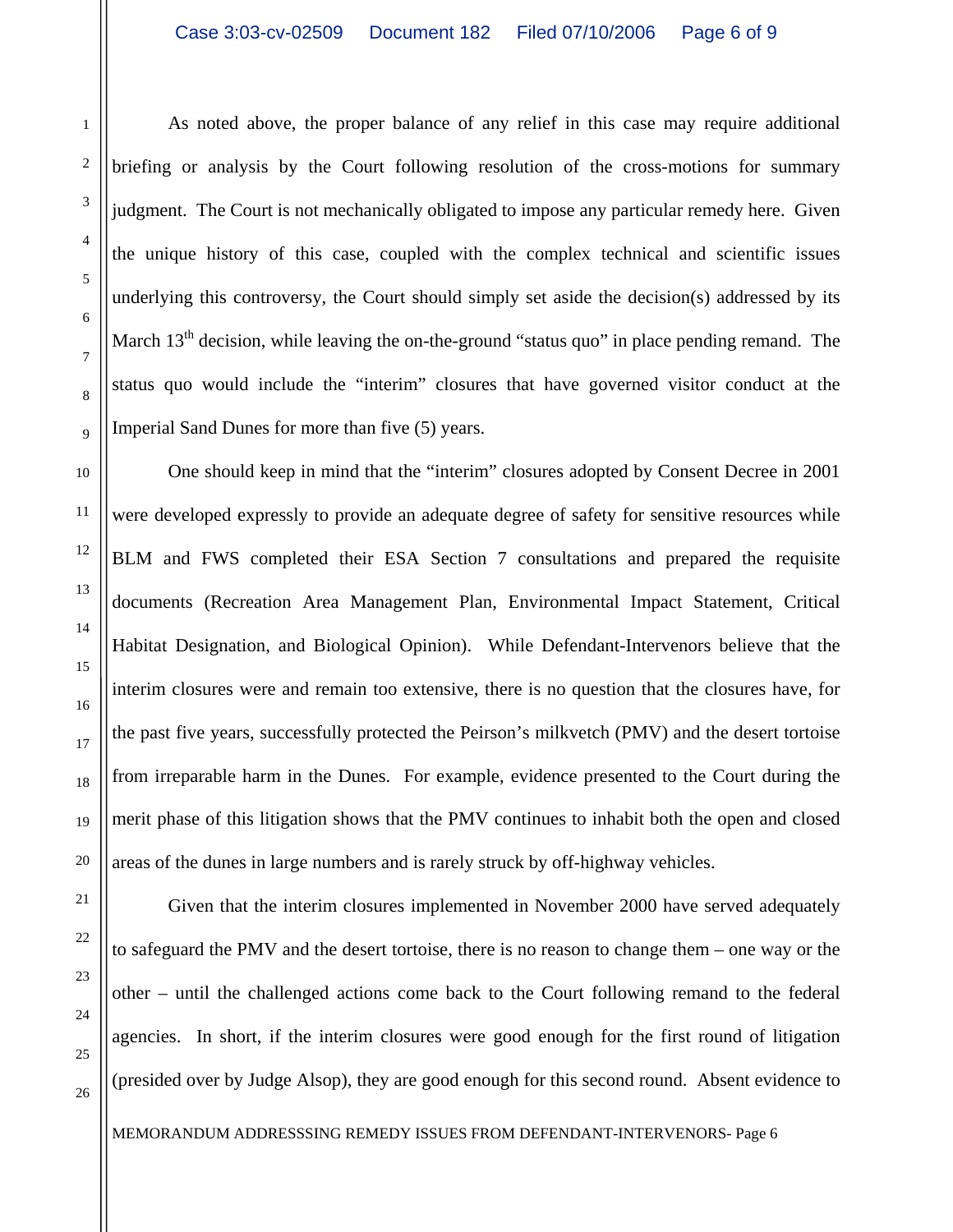the contrary, one must conclude that these closures have prevented any serious, irreparable harm to the species in question and will continue to do so.

In addition, any relief ordered by this Court should include time parameters to ensure that the federal agencies complete their work expeditiously. The parameters should be reasonable and flexible enough to grant the agencies the time required to perform their assigned tasks properly and skillfully, but not so lax or open-ended as to add years to a process that has already taken half a decade to reach this point. In its March 13 Order, the Court was comprehensive and precise in identifying the respective defects in the RAMP EIS, the Critical Habitat Designation, and the Biological Opinion. It should not take the federal agencies more than 12 months to address these defects and return with revised documents.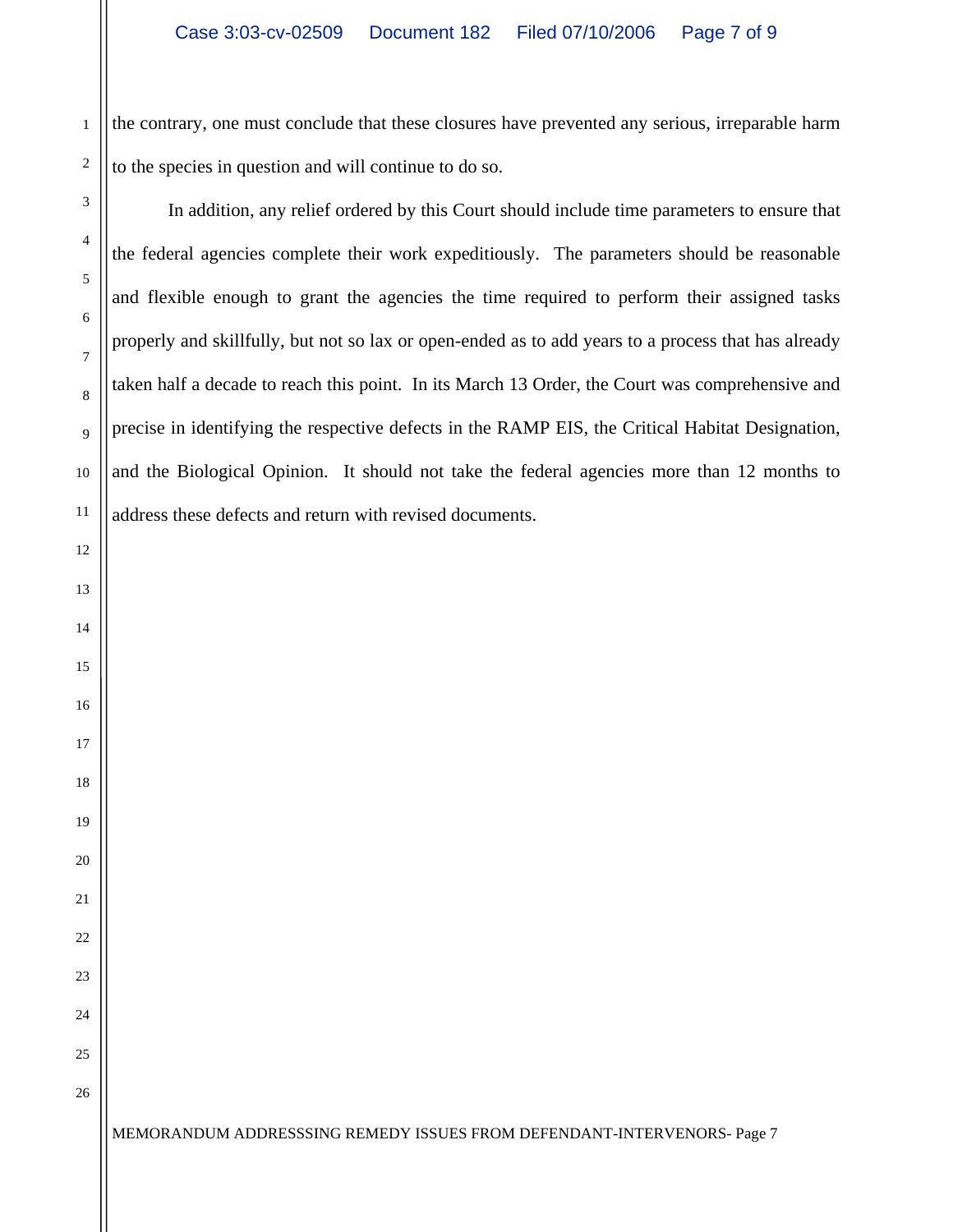| $\mathbf{1}$        |
|---------------------|
| $\overline{2}$      |
| 3                   |
| 4                   |
| 5                   |
| 6                   |
| $\overline{7}$      |
| 8                   |
| 9                   |
| 10                  |
| $\frac{1}{1}$       |
| $\overline{12}$     |
| 13                  |
| 14                  |
| 15                  |
| 16                  |
| $\frac{17}{1}$      |
| 18                  |
| 19                  |
| 20                  |
| $\overline{21}$     |
| $^{22}$             |
| $\overline{2}$<br>₹ |
| 24                  |
| $\overline{2}$<br>5 |

# **III. CONCLUSION**

 For the foregoing reasons, the Defendant-Intervenors respectfully request that the Court adopt the remedy proposed above as the preferred form of relief in this litigation.

Respectfully submitted this 10th day of July, 2007.

| 8       | LOUNSBERY, FERGUSON, ALTONA, &<br>PEAK, LLP                                               |  |  |
|---------|-------------------------------------------------------------------------------------------|--|--|
| 9<br>10 |                                                                                           |  |  |
| 11      | s/ David P. Hubbard<br>David P. Hubbard                                                   |  |  |
| 12      | MOORE SMITH BUXTON & TURCKE,                                                              |  |  |
| 13      | <b>CHARTERED</b>                                                                          |  |  |
| 14      | s/ Paul A. Turcke<br>Paul A. Turcke                                                       |  |  |
| 15      |                                                                                           |  |  |
| 16      | DENNIS L. PORTER, ATTORNEY AT LAW                                                         |  |  |
| 17      | s/ Dennis L. Porter<br>Dennis L. Porter                                                   |  |  |
| 18      | <b>Attorneys for Defendant-Intervenors</b>                                                |  |  |
| 19      |                                                                                           |  |  |
| 20      |                                                                                           |  |  |
| 21      |                                                                                           |  |  |
| 22      | <b>SECTION X ATTESTATION</b>                                                              |  |  |
| 23      |                                                                                           |  |  |
| 24      | I, David P. Hubbard, in accordance with section X of General Order 45, Electronic Case    |  |  |
| 25      | Filing, hereby attest that Paul A. Turcke and Dennis L. Porter have reviewed the pleading |  |  |
| 26      |                                                                                           |  |  |
|         | MEMORANDUM ADDRESSSING REMEDY ISSUES FROM DEFENDANT-INTERVENORS- Page 8                   |  |  |